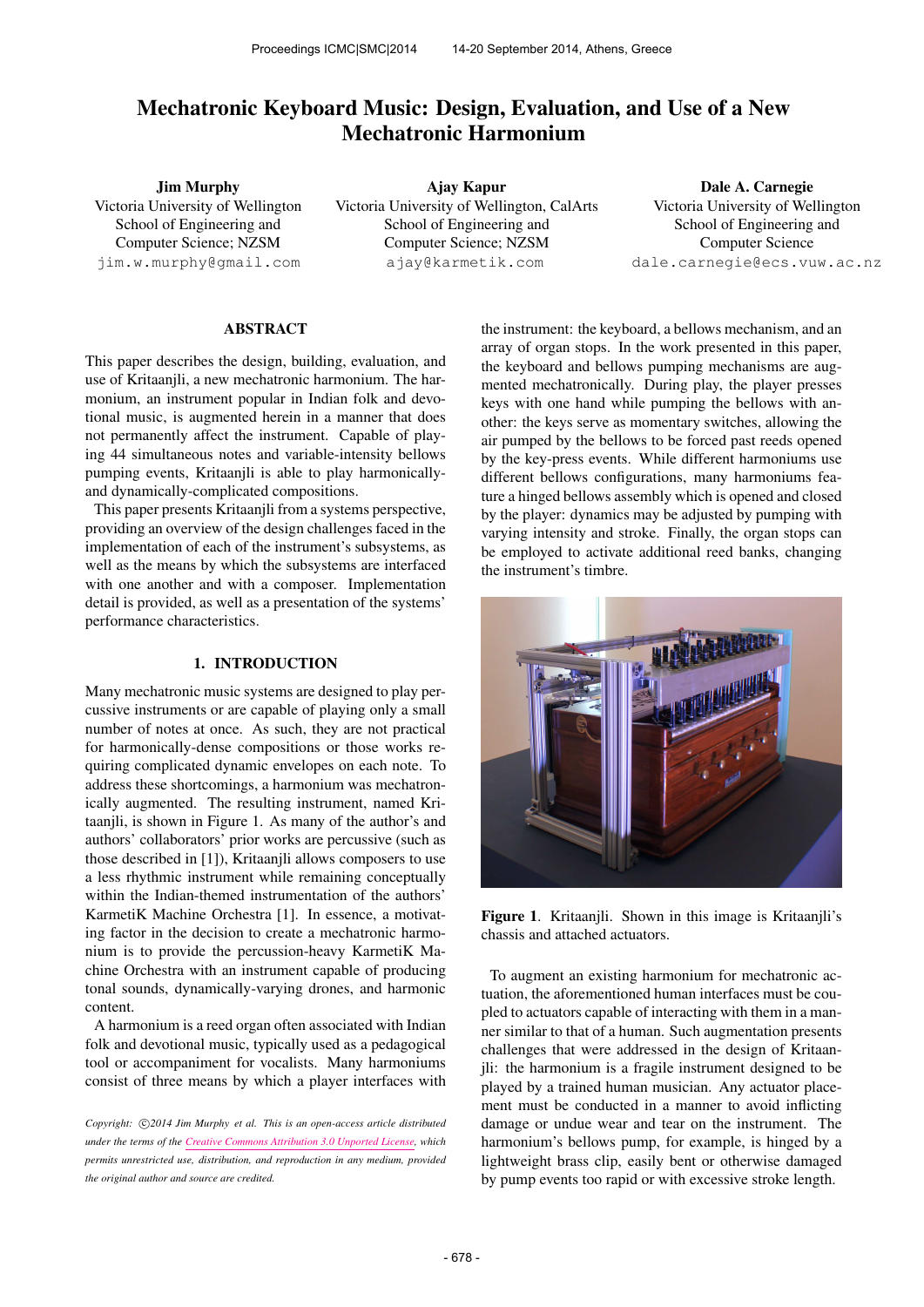An additional challenge arose in the design of Kritaanjli: the rough-hewn nature of the hand-built instrument presented problems related to actuator alignment. For example, in building the keyboard-playing assembly, it was found that the keys of the harmonium are of varying widths, requiring the actuators to be placed in a manner specific to the chosen instrument: if Kritaanjli were to be implemented with a different harmonium, different actuator placement would be required. As such, an easily-reconfigurable chassis was needed.

A final design goal for Kritaanjli was that the harmonium not be permanently augmented: all mechatronic elements must be detachable from the instrument. The reasons for the lack of permanent augmentation are twofold: firstly, it was deemed useful for the instrument to remain humanplayable if the augmentation is removed; secondly, the harmonium used in Kritaanjli is an expensive, hand-built instrument with sentimental value. By avoiding permanent augmentation, it may remain in its original state when not being used as a mechatronic instrument.

After a brief overview of keyboard-based mechatronic music, the following sections detail the means by which the above challenges of making a delicate, hand-built instrument into a mechatronically-augmented system have been addressed, resulting in Kritaanjli, a mechatronicallyaugmented harmonium with 44-note polyphony and continuously variable dynamic output. This paper concludes with an overview and evaluation of Kritaanjli.

## 2. MECHATRONIC KEYBOARD INSTRUMENTS: RELATED WORK

Two parallel trends are evident in automatically-actuated keyboard instruments: that of assistive augmented pianos and that of fully-automated instruments. Assistive augmented pianos consist of instruments created to be played by a human performer; the performer's real-time playing is then altered through mechatronic means. Fully automated instruments are capable of audio playback with no direct human interaction. Occupying a middle ground between assistive and automated keyboard instruments is the Yamaha Disklavier (and similar instruments), an instrument which can be both autonomous and interactive. Assistive, automated, and hybridised keyboard instruments will be examined in greater detail below.

Electromechanical keyboard playing aids have been in use through much of the 20th Century. Norwegian intonation researcher Elvind Groven created one such device, capable of retuning piano strings [2]. In recent decades, electronic aids made such augmentations more capable and expressive: Edgar Berdahl, et al. in [3] present a piano capable of electromagnetic actuation. Per Bloland, inspired by [3], presented an array of compositional ideas for such "electromagnetically-prepared" instruments [4]. Additionally, in 2007, Michael Fabio created the Chandelier, a pianoinspired instrument to extend keyboardists' expressive range [5]. More recently, Andrew McPherson has presented the Resonator Piano, "an augmented instrument enhancing the capabilities of the acoustic grand piano" [6]. The Resonator Piano allows for tremolo and portamento, as well

as sustained notes.

A common theme of the above instruments is a desire by their creators to extend the expressive capabilities of human keyboardists. Alternately, fully automated keyboards, while unable to directly interact with human performers, can serve as accompaniment devices or as standalone instruments capable of playback or generative music performance<sup>1</sup>. Trimpin's Vorsetzer is an early example of such an instrument<sup>2</sup>, and is discussed in more detail in [9] and [10]. The various versions of the Vorsetzer are MIDIcontrolled keyboard players, and have been adapted and used by Godfried-Willem Raes<sup>3</sup>. Another early keyboardplaying robot was developed by the Waseda robotics research group [11], and consists of articulated actuators and a computer vision-assisted score reading system.

The Yamaha Disklavier [10] fuses assistive and automated keyboard mechatronics: humans can play concurrently with the solenoid-actuated strings, allowing performers to interact with computer-driven compositions [12]. The Disklavier has a rich history of compositions, with composers such as Horacio Vaggione [13], David Rosenboom, Terry Riley, Michael Pascal, and Morton Subotnick creating pieces for it [14]. More recently, composer Jeff Aaron Bryant has explored novel means by which performers can interact with robotic instruments, creating new interfaces for human interactions with Disklaviers [15].

While many of the above works allow for large amounts of compositional expressivity, the majority allow for only piano-like dynamic envelopes. Recent works such as [6] seek to address this by affording composers the ability to vary the sound's dynamic envelope through mechatronic means. The work presented in this paper seeks to accomplish similar goals, using a pumped reed instrument which can vary its loudness in response to user-input instructions. Further, upon reviewing related works, a need for a highlyportable mechatronic keyboard instrument is evident: Kritaanjli addresses this need by augmenting a small, portable harmonium. The subsequent sections detail this augmentation.

## 3. DESIGNING AND BUILDING KRITAANJLI

To mechatronically augment a harmonium, a number of subassemblies have been designed to address the aforementioned design requirements. Combined, these subassemblies allow for a pre-existing harmonium to be played through mechatronic means. This section details the design challenges and the means by which they are addressed, beginning with an examination of the actuator systems and concluding with an overview of Kritaanjli's electronics.

Before undertaking a detailed overview of the subassemblies (both of which are shown in Figure 2), it is useful to

<sup>&</sup>lt;sup>1</sup> James Tenney's player piano compositions, including his 1964<br>*Music for Player Piano*, featured computer-aided composition techniques for a mechanical player piano; these works anticipate many subsequent computer-aided composition techniques for musical robotics and are worthwhile pieces of study for any student of the history of musical robotics. For more information, see of the history of musical robotics. http://www.plainsound.org/JTwork.html

 $2$  Trimpin has built a wide array of augmented piano instruments, many of which can be seen in [7] and [8].

<sup>3</sup> http://logosfoundation.org/instrum gwr/playerpiano.html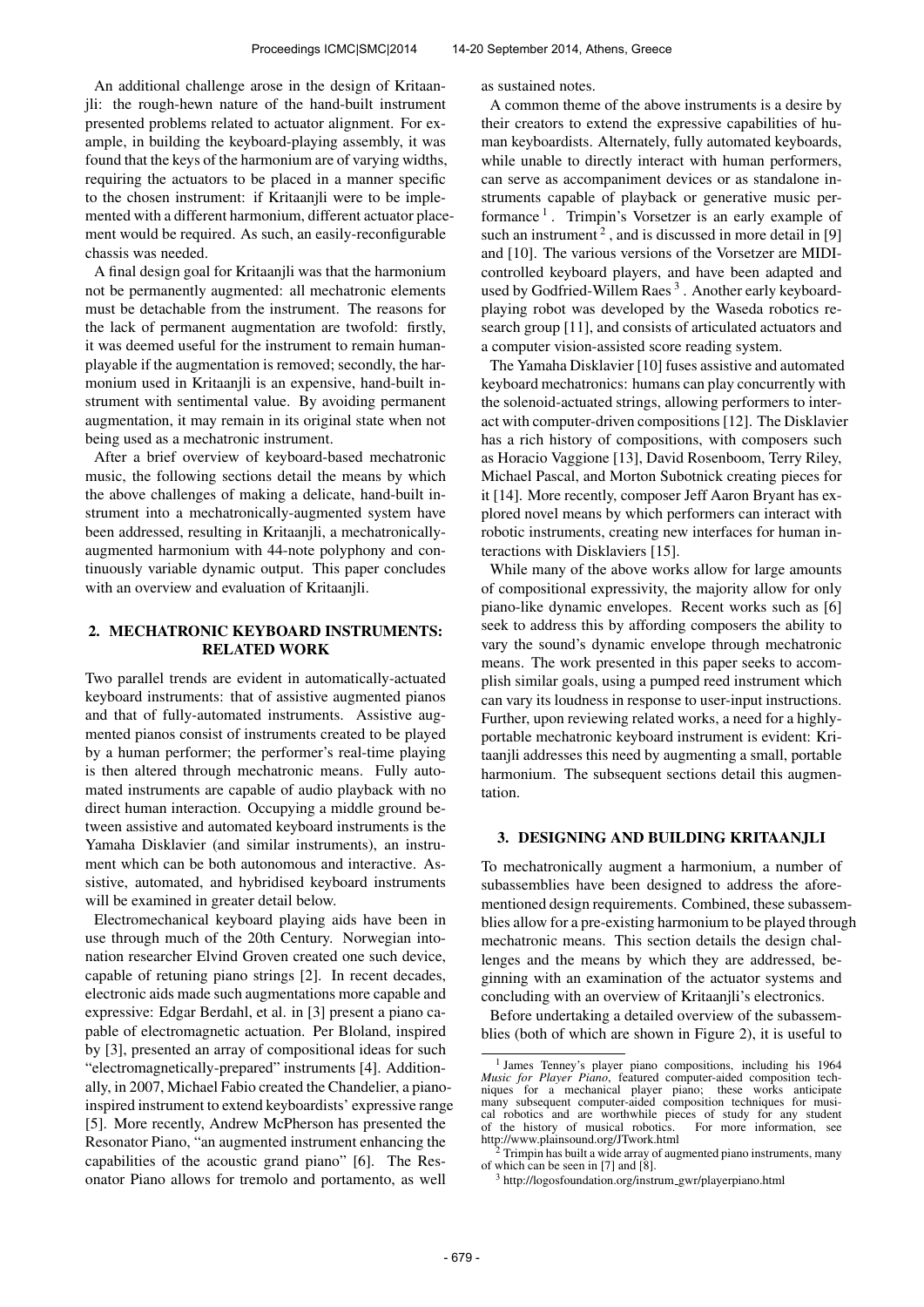

Figure 2. Kritaanjli's keyboard playing mechanism (right) and bellows pumping system (left). Both are affixed to Kritaanjli's t-slot aluminium chassis.

examine the instrument as a whole: an understanding of the instrument's dimensions and the means by which actuators may be attached allows for a keener understanding of the roles of each subsection.

The harmonium chosen to be augmented is a traditional hand-pumped harmonium measuring 31 cm deep, 26.5 cm tall, and 65 cm wide. To allow for actuators to be positioned and aligned with the instrument's keys and bellows in a non-destructive manner, a chassis fitting around the harmonium's perimeter was designed and built. The chassis, shown in Figure 1, is larger than the harmonium, fitting over it in a cage-like manner. As shown in Figure 1, the chassis consists of T-slot aluminium extrusion, chosen to allow for flexible actuator placement. The T-slot aluminium is manufactured by the 80-20 company<sup>4</sup>, and consists of a 25 mm square profile with slots running along each face. The slots can accommodate metric fasteners: all of Kritaanjli's subassemblies are designed to fit directly into the slots of the extrusion, allowing for rapid component alignment relative to the instrument while avoiding unnecessary contact between mounting brackets and the instrument.

## 3.1 Kritaanjli's Keyboard Player

The role of Kritaanjli's keyboard-playing subassembly is to press each of the harmonium's 44 keys upon receipt of an appropriate command from a composer-controlled host computer. To determine how best to actuate each key, preexisting musical robots were examined: based upon this review of prior works, two potential methods of actuation were chosen for closer study. The first method, used by Gil Weinberg on his Shimon robot [16], consists of a small number of actuators mounted on a linear motion trolley. The trolley is moved along the instrument, stopping and actuating at pre-defined setpoints. Such a system is compact and potentially visually compelling to audiences, but takes relatively large amounts of time to transition between keys and only allows for a small degree of polyphony. The second method, used by Trimpin and many player piano systems [7], consists of a large array of actuators, each mounted above a key on the instrument. Each actuator may be addressed individually, allowing for many notes to play concurrently. The second approach was chosen for Kri-



Figure 3. Kritaanjli's keyboard player: each of the 44 solenoid actuators is positioned above a key. Upon actuation, the solenoid's plunger extension depresses its key. The width of the solenoids necessitated their staggered placement above the keyboard.

taanjli for two reasons: the affordance of high degrees of polyphony and ability to play different notes with minimal latency between them. While potentially bulkier and more expensive, this solution is deemed preferable for an instrument designed to allow for harmonically-complicated playing styles.

To implement a large array of actuators on a harmonium, a low-cost actuator with simple requisite driver electronics and significant ease-of-mounting is preferred: actuators lacking these three characteristics will prove impractical to deploy in the number required for Kritaanjli. Two actuator types were considered: miniature RC-style servomotors and linear solenoid actuators. While suitable, the miniature servomotors were found to require more mounting hardware, higher-performance controller hardware, and were of higher cost than solenoid actuators. Linear solenoid actuators were found to address the three actuator criteria, being relatively inexpensive, easy to mount, and requiring simple driver electronics.



Figure 4. A drawing of one of Kritaanjli's solenoid actuators. Upon actuation, the plunger is drawn fully into the solenoid barrel and the rod extension is pressed against the harmonium key. Upon deactivation, the compression spring pulls the plunger from the body.

<sup>4</sup> http://www.8020.net/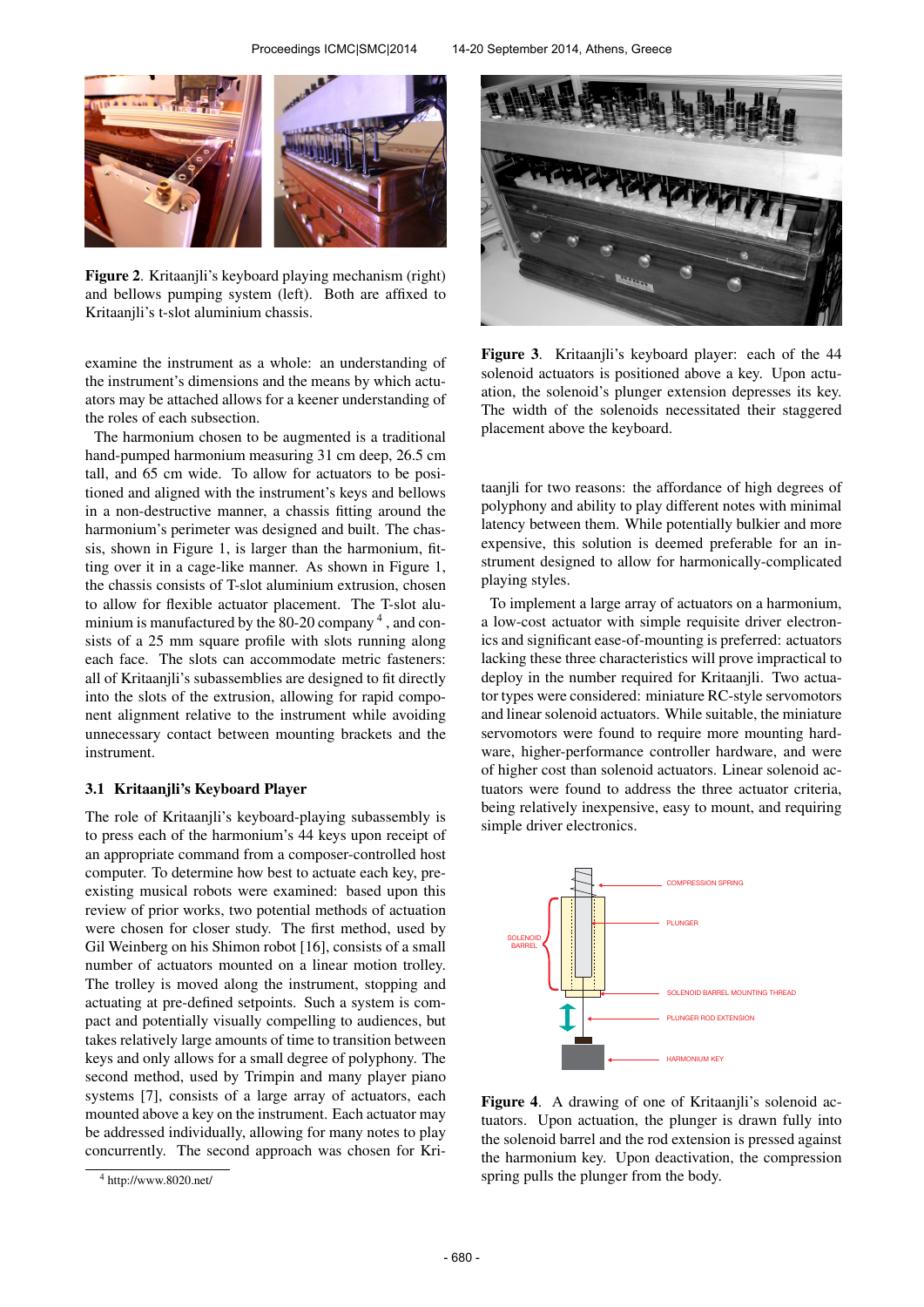In a manner inspired by Trimpin's Vorsetzer piano playing mechanisms [7], an aluminium bracket has been built to align each of the 44 solenoids above the harmonium's keys. While similar to those shown in [7], Kritaanjli's actuators are simpler, requiring a single solenoid and return spring. The solenoid actuators feature a threaded head which allows for secure mounting to the bracket shown in Figure 3. The bracket in turn connects to the t-slot aluminium chassis, and is positioned in such a manner as to allow the solenoids to depress the keys of the harmonium upon actuation. Figure 3 shows the solenoid bracket: as the solenoids are wider than the keys, careful solenoid positioning is needed to allow each solenoid to interact with its corresponding key. A CAD workflow was utilised to simplify this solenoid layout operation: each solenoid was modelled in AutoCad and positioned above a model of the keyboard. Solenoid mounting holes at these positiones were then drilled into the aluminium mounting bracket.

The solenoids used on Kritaanjli are 25 mm diameter linear actuators: when deactivated, the solenoid's plunger rests partially above the barrel on a conical spring. Upon actuation, the plunger is pulled into the barrel. Each solenoid has been modified by attaching a key-press effector to the end of the plunger. As shown in Figure 4, when the plunger is pulled into the barrel, the effector pushes against a key, depressing it and allowing air to flow past the key's corresponding reeds. The driver electronics system of the solenoid array is discussed below.

The modified solenoid actuators allow for the pull-type solenoids used on Kritaanjli to behave as push-type solenoids, pressing down on a key upon actuation. If improperly aligned with respect to its key, the solenoid may produce excessive acoustic noise (as it strikes the key) as well as added latency and damage to to the instrument. To address these issues, the key-pressing affectors are threaded to allow for precise positioning above the keys: they may be raised and lowered to allow them to rest directly on the the key when deactivated. Upon actuation, the properly adjusted effector, already resting on the key, simply pushes it down. To further reduce acoustic actuation noise and wear to the instrument, each effector is tipped with a silicone pad.

# 3.2 Kritaanjli: Pumping the Bellows

The keyboard playing subassembly discussed above in Section 3.1 is a simple system: an array of solenoids directly press the keys, with no intermediate linkages or mechanisms needed. To create a mechatronic harmonium capable of playing notes, though, the more complicated bellows must also be augmented to allow for mechanical pumping actions. Bellows augmentation is more complicated than keyboard augmentation, requiring rotational motion with a relatively long stroke. The methods for addressing these challenges and building a mechatronic harmonium pumping mechanism are discussed in this subsection.

The first stage in designing a harmonium pumping mechanism is to undertand the means by which the harmonium may be pumped. Many harmoniums are configured to allow for flexibility in pumping styles, granting the performer the ability to choose how he or she wishes to interact with the instrument. For hand-pumped Indian harmoniums, there are two main pumping methods: one in which the bellows are clamped at one edge and free to rotate at the other, resulting in a pivoting hinge-type bellows, and the other a configuration where both edges remain unclamped, with the bellows hanging free or rotating at their base<sup>5</sup>. As the harmonium chosen for Kritaanjli can be pumped in either of these ways, they were compared for relative ease of mechatronic augmentation. The pivoting hinged configuration is used on Kritaanjli because it requires fewer components than the free-hanging pumping configuration. With the hinged configuration, the harmonium constrains its bellows at the hinge by itself, allowing for all mechatronic augmentation to interface with the free-hanging corner of the instrument. Conversely, the pumping method where both edges are unclamped requires added mechanical bellows support, rendering the mechanism more complicated.



Figure 5. Kritaanjli's four-bar linkage bellows-pumping mechanism. The crank is visible on the image's right; the rocker (the hinged harmonium bellows) is on the image's left. Overlaid on the image is a drawing of the assembly's elements.

After deciding that the harmonium would be pumped in its hinged configuration, a pumping mechanism capable of doing so was designed. Aside from pumping the harmonium's bellows, the mechanism needed to fulfill two criteria: first, it must be able to connect a chassis-mounted motor to the bellows in correct alignment and in a nondestructive manner; second, a simple, low-parts-count solution able to be driven with minimal electronics and actuators is deemed preferable. A four-bar linkage was settled upon as the simplest means of pumping the bellows with a single motor (illustrated and labelled in Figure 5). In such a linkage, two of the bars are already provided by the harmonium and its chassis: the chassis forms Figure 5's fully constrained Bar A and the bellows forms Bar B. The hinge built into the harmonium's bellows serves as a joint between Bars A and B. Viewed as such, two additional bars are needed to complete a four bar crank rocker capable of converting a motor's full revolutions into reciprocating bellows pumping actions: these two bars  $(C \text{ and } D)$  are provided by a crank mechanism attached to a rotary motor.

<sup>5</sup> http://www.youtube.com/watch?v=W4XHj8G2HLU illustrates the first style of pumping; http://www.youtube.com/watch?v=jJYEGLk9nSg illustrates the second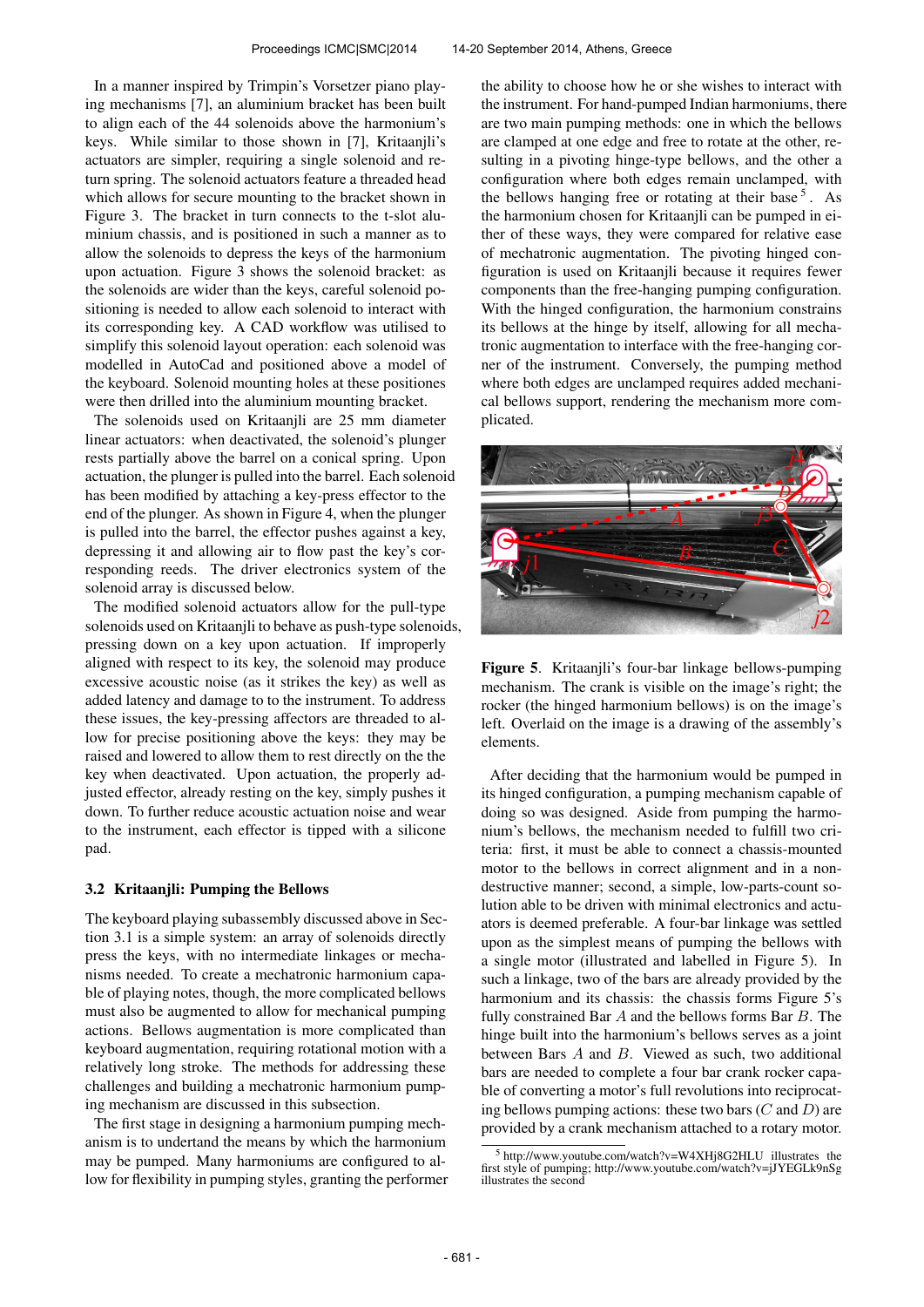Once a four-bar linkage was chosen for the harmonium bellows pumping system, the next step in the bellows design process was to implement it on the instrument. The implementation consisted of two stages: determining the linkage dimensions and, subsequently, designing the physical linkage mechanisms.

As detailed above, two of the linkage's bars were provided by the harmonium's bellows and the chassis, leaving only the crank and its rod to be designed. The lengths of the crank and its rod are dictated by two factors: the desired harmonium bellows stroke length and the motor's placement on the chassis relative to the harmonium.

Deciding upon a stroke length for the harmonium's bellows proved to be a compromise between providing the harmonium's reeds with adequate airflow and preventing damage to the instrument's hinge: if repeatedly opened to the un-hinged bellows edge's maximum displacement of 240 mm, it was decided that the relatively delicate wood, paper, and glue hinge of the harmonium may be damaged. A smaller stroke length of 120 mm was tested by handplaying the harmonium with such a pumping stroke. Such hand-pumping with a stroke of 120 mm and a rate of one stroke per second provided what was deemed to be acceptable airflow while opening to less than its maximum angle. The crank and its rod were therefore designed to allow the bellows to open up to 120 mm in response to the rotary motion of a chassis-mounted motor.

The design of the crank and its rod were completed in SolidWorks: the harmonium and the chassis were modeled together, and models of the the crank (Bar D in Figure 5) and rod (Bar C in Figure 5) were built in context of the modeled harmonium and chassis assembly. To allow for a stroke of 120 mm, the rod connects to the crank 60 mm from its center: a full rotation of the crank (represented by revolute joint  $i4$  in Figure 5) results in a displacement of 120 mm and a return to its home position. The crank's rod connects the crank (at revolute joint  $i3$  in Figure 5) to the harmonium bellows: as the crank and its motor are affixed to the chassis, the crank's rod forms the only clamped connection between the mechatronic Kritaanjli assembly and the harmonium. Because of the loose coupling between the chassis and the harmonium, the rod is made of flexible acrylic to allow for slight alignment errors. As a design goal of Kritaanjli was to avoid permanent modifications to the harmonium, the crank's rod is affixed to the harmonium's bellows pump with a removable clamp (shown in Figure 2. The clamp allows the crank's rod to rotate on it (as represented by revolute joint  $j2$  in Figure 5).

The bellows pumping mechanism was designed using a CAD workflow. An advantage of the CAD design process is that it allows for parts to be tested for alignment and fit prior to fabrication. To verify that the crank could move the un-hinged edge of the harmonium's bellows through a displacement of 120 mm, a SolidWorks simulation was performed. The output of the simulation shows that revolute joint  $i4$  (mounted at the corner of the harmonium's bellows as shown in Figure 5) is displaced 120 mm during a rotation of joint  $j2$ , indicating that the crank assembly will provide suitable performance. After designing and verifying the action of of the crank mechanism in context of the harmonium and chassis in SolidWorks, a DC motor compatible with the crank was chosen. Shown in Figure 6, the DC motor used as the Kritaanjli bellows pump must fulfill two criteria: it needs to be compatible with the crank system developed above, and it must be sufficiently powerful to pump the bellows. The chosen DC gearmotor needed to be compact enough to fit on the chassis and easily connect to the crank with a shaft-mounted hub while providing sufficient output power to pump the bellows. A Buehler 12 V DC gearmotor was chosen: the motor's body is 31 mm in diameter and 55 mm long, and drives a 120:1 ratio right-angle gearbox. Its bellows-pumping characteristics are evaluated below, in Section 4.



Figure 6. Kritaanjli's bellows pumping motor, connected to the crank mechanism.

The completed bellows pumping mechanism is capable of pumping the harmonium's bellows in a manner requiring no permanent augmentation to the potentially delicate instrument. Furthermore, the bellows pumping assembly requires simple driver electronics, and is inexpensive and of low parts-count: the harmonium bellows clamp, crank, rod, and motor mount and hub are the only required parts  $^6$  .

#### 3.3 Kritaanjli's Electronics

To allow Kritaanjli's keyboard player and bellows pumping mechanism to actuate the harmonium in response to a composer's commands, a purpose-built electronics assembly is employed. This assembly, shown in Figure 7, contains three sections: a communications section, a microcontroller, and an actuator driver electronics section. Operating in concert, these electronics allow Kritaanjli to receive messages, determine to which actuator the message pertains, and activate or deactivate the actuator.

A key part of Kritaanjli's electronics is the provision to allow communication between it and a composer-controlled host device. The MIDI protocol is used, both due to its widespread popularity as a communications protocol for musical instruments and to remain compatible with the other

<sup>6</sup> See https://vimeo.com/51977345 for a video of Kritaanjli's bellows pumping system and keyboard player.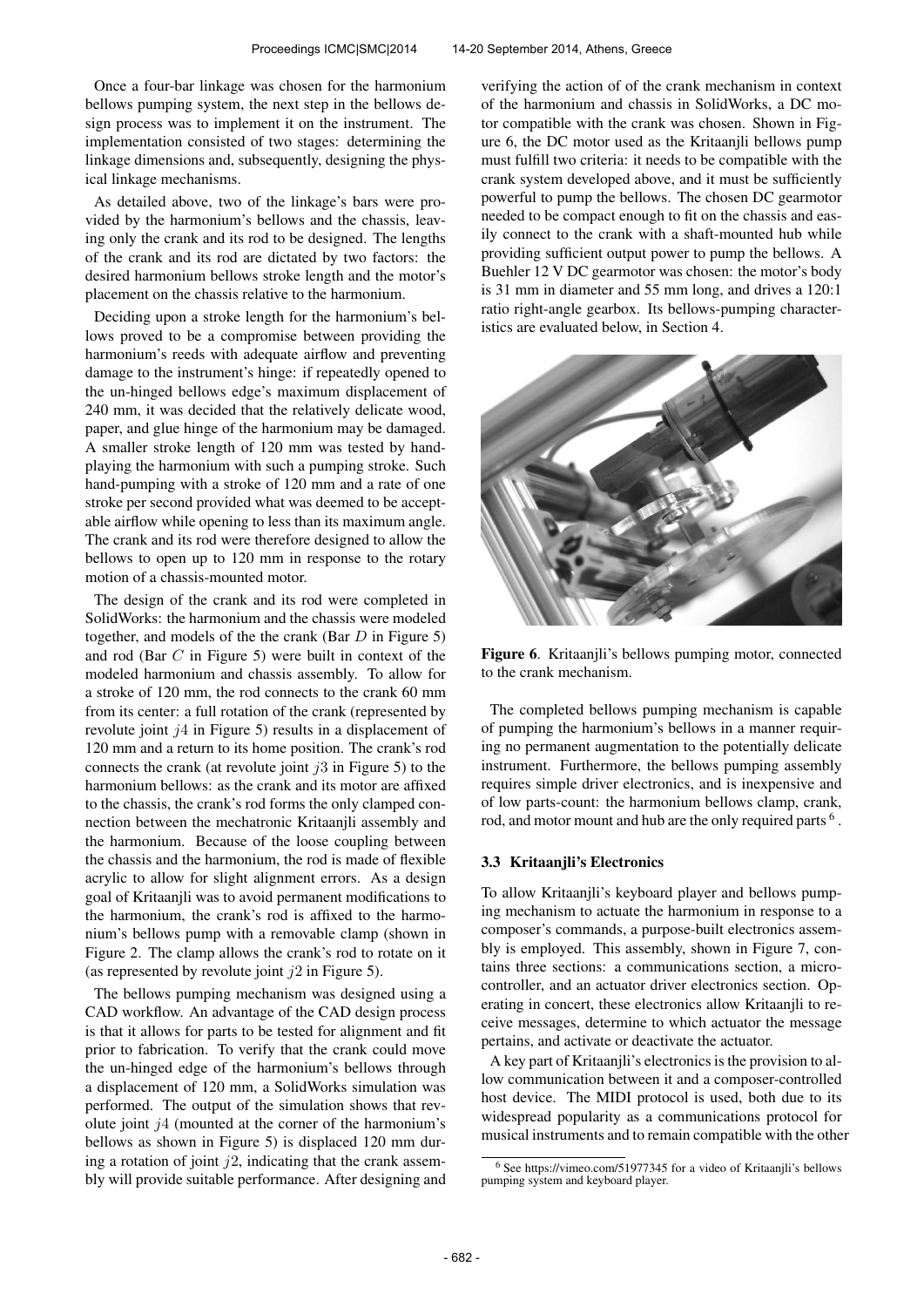

Figure 7. Kritaanjli's electronics: an Arduino is connected to two 24-output Persephone boards by a Niobe board.

MIDI-equipped systems described in this document and in the author's (and author's collaborators') prior works [1].

As a simple, low-parts-count MIDI implementation is preferred, the HIDUINO firmware is used on Kritaanjli. Developed by Dimitri Diakopoulos [17], HIDUINO allows for Kritaanjli to interface with MIDI host devices as a driverless USB MIDI Human Interface Device (HID). This MIDI HID functionality enables Kritaanjli to interface with computers without the need for dedicated MIDI hardware interfaces: a user need only plug the Kritaanjli electronics into a computer's USB port, at which point Kritaanjli may be controlled using any MIDI host software.

The decision to use HIDUINO dictated the choice of microcontroller employed in Kritaanjli. As HIDUINO requires a USB-equipped ATMEGA microcontroller such as the ATMEGA16U2, the ATMEGA16U2-equipped Arduino Mega 2560 microcontroller development board is used to handle Kritaanjli's communications and actuator control. The Arduino Mega is suitable for Kritaanjli for a second reason: its ability to provide a large number of digital outputs without the need for additional electronics. The Arduino Mega features two microcontrollers: the ATMEGA 16U2 and an ATMEGA2560 whose role is to handle analog and digital input and output. Equipped with HIDUINO, the ATMEGA16U2 converts MIDI HID commands to serial commands parsable by the ATMEGA2560. The AT-MEGA2560 has 54 digital output pins, 44 of which are used to interface with Kritaanjli's solenoid driver electronics. A pulse width modulation output on the ATMEGA 2560 is used to interface with the bellows pumping motor's driver electronics.

The role of Kritaanjli's communications-handling firmware is to receive incoming MIDI commands and affect the system's actuators accordingly. To allow for individual control over each of Kritaanjli's actuators, each actuator is assigned a specific command. 44 MIDI NoteOn commands (with each command's pitch parameter corresponding to its respective harmonium key) are used to activate the solenoids; equivalent NoteOff commands deactivate them. The data parameter of a MIDI Control Change 7 (CC7) command dictates the bellows pumping motor speed. The Arduino MIDI Library is used to handle the incoming MIDI commands: the library was chosen for its easy-to-use interface



Figure 8. The program flow of Kritaanili's firmware.

and use of callbacks, simplifying the act of handling incoming MIDI commands. Figure 8 details the ATMEGA 2560's program flow: upon receipt of a MIDI command, the command type is determined and its appropriate callback is executed.

The MIDI interface and microcontroller serve as two of the three elements in Kritaanjli's electronics subsystem; the actuator driver electronics form the final element. Together, these three allow a host to send commands to the instrument, resulting in actuation events (as diagrammed in Figure 7). As with the mechanical design of the instrument, simplicity was a goal throughout the design process of Kritaanjli: a simple array of power MOSFETs are used to control both the keyboard playing solenoids and the bellows pumping motor. The large number of MOS-FETs needed for Kritaanjli dictated the design of a new printed circuit assembly. This assembly, dubbed the Persephone board (shown in Figure 7, allows the low-power signals from a microcontroller to switch the high-power actuators. To allow 48 of the Arduino Mega 2560's digital outputs to switch a higher-powered load, the Persephone board is equipped with 24 FDB7030BL N-Channel MOS-FETs. Two Persephone boards are used for Kritaanjli; on the two boards, 45 of their outputs are employed (44 to actuate the solenoids, and an additional one for the motor). The FDB7030BL MOSFET was chosen for three reasons: its drop-in compatibility with Darlington Pair TIP-122 drivers (used on previous prototypes of the Persephone board), its relatively low cost, and institutional familiarity with the device. Figure 9 shows an example circuit, of which there are 24 on each Persephone board: an output pin on the ATMEGA2560 is sent through a line driver (to allow for the use of longer ribbon cable); it switches the FDB7030BL power MOSFET, activating a solenoid connected to the MOSFET's drain.

The final element in the actuator driver electronics assembly (shown in Figure 7) is a means by which the Arduino microcontroller board can be connected to the Persephone power MOSFET boards. A design objective in the building of the Persephone board was to allow it to be compatible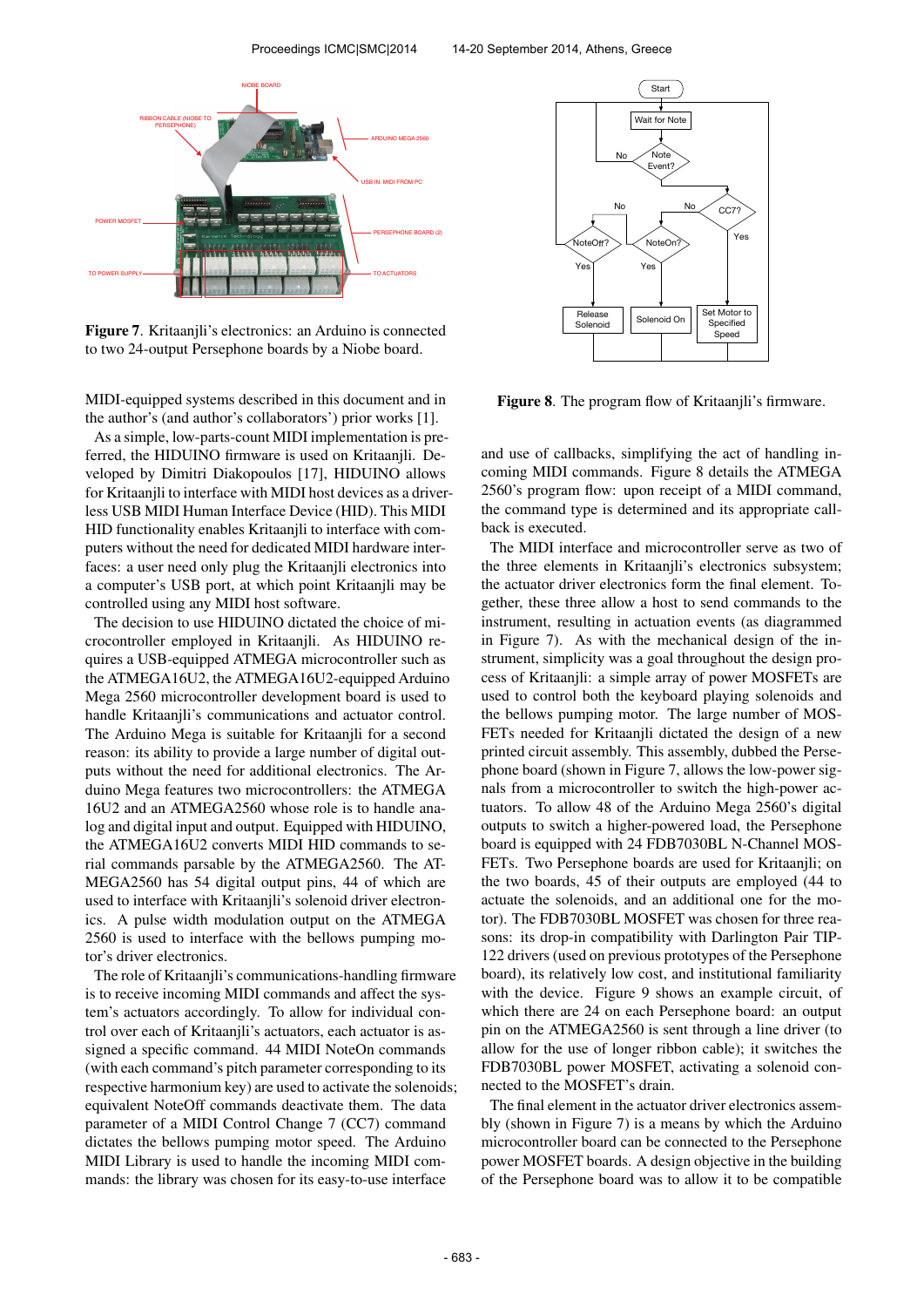

Figure 9. Kritaanjli's solenoid circuit. A line driver is used to allow for longer cable runs between the microcontroller and the Persephone board. The same circuit is used for Kritaanjli's bellows pumping motor.

with future microcontroller platforms which may have different interfaces than the Arduino. To allow for such future changes, The Niobe, an intermediate adapter board, is employed to connect the Arduino to the Persephone boards. Configured as an Arduino "shield," the Niobe daughterboard connects directly to the Arduino's output pins, routing their signals to ribbon cables which connect to the Persephone driver board. The Niobe can be replaced with other small adapter PCB assemblies in the event of future microcontroller changes, allowing for the larger and more expensive Persephone boards to be used without modification.

To power Kritaanjli's electronics and actuators, a switchedmode AC to DC power supply is used. Both the bellows pumping motor and the keyboard-playing solenoids require 12 V DC. To determine the power supply's required amperage, the actuators' current draw at 12 V DC was measured. The keyboard-playing solenoids each draw up to 0.5 A at 12 V DC; the bellows pumping motor draws up to 0.3 A at 12 V DC. The electronics, which require 5 V DC and draw up to 100 mA, use an Arduino-mounted 7805 linear voltage regulator to obtain their necessary voltage. To allow for 44 note polyphony while pumping the motor and powering the electronics, a 269 W power supply is needed. A 500 W 12 V DC power supply is used, chosen due to its capability to provide sufficient power for Kritaanjli and allowing for the potential future use of additional actuators on the three unused MOSFETs on Persephone.

#### 4. EVALUATING KRITAANJLI





This section evaluates the performance of Kritaanjli, ex-

|                | Note Initial Sounding Full Volume |         |
|----------------|-----------------------------------|---------|
| C2             | 0.8s                              | 5.1 s   |
| C <sub>3</sub> | $1.1$ s                           | $6.2$ s |
| C <sub>4</sub> | 1.4s                              | $7.1$ s |
| ٢5             | $2.4$ s                           | $7.5$ s |

Table 1. Times to initial sounding and full volume for each octave of Kritaanjli.

amining the behaviour of its actuator subsystems. An understanding of the performance characteristics of Kritaanjli allows composers to better exploit the device's capabilities. Three performance parameters deemed significant to the device's behavior are evaluated and discussed below.

It is important for composers working with Kritaanjli's variable-speed bellows pumping motor to understand how the motor responds to varying voltages, specified by varying MIDI command values. Such an understanding allows them to send meaningful MIDI messages to the instrument. To determine the bellows pumping speed of Kritaanjli at different motor voltages, 23 MIDI values are sent from a host device to Kritaanjli. These commands begin at MIDI value 20, a minimal speed for the bellows pump, and increase in steps of five to a MIDI value of 125; a final test to evaluate the system at full intensity is performed at a MIDI value of 127. The times required for single pump cycles are recorded, and three trials are averaged. The results of the bellows pumping speed evaluation is shown in Figure 10, with the error bars representing the standard deviation over three trials. As shown, the input MIDI value bears a linear relationship to the number of pump events per minute. From a musical perspective, these results mean that a composer could use an input MIDI value of 20 to obtain very slow, quiet pump events. At a MIDI value of 127, nearly one 120 mm stroke pump event per second can be achieved. At high speeds, relatively large volumes of airflow through the harmonium are attainable, allowing many reeds to be excited at once: with high MIDI CC 7 values, extended polyphony can be achieved.

Upon completing construction of Kritaanjli, initial tests showed that a small amount of time is required between the beginning of an actuation event and the beginning of the note's sounding. Additionally, higher notes were found to take longer to begin sounding (and to reach their full volume) than lower notes. These observations make sense in light of the instrument's behavior: in a harmonium, sound is produced as air is moved across vibrating reeds: some amount of time is required to induce reed vibration. As the size of the reeds decreases, increased airflow is required to excite the reed: higher notes are observed to require longer durations of airflow across the reed to produce sound. To characterize this latency, one note per octave is actuated. The bellows are then instructed to pump with a MIDI command of 127 (resulting in a high speed pumping action, as shown in Figure 10). A microphone placed 30 cm from the rear centre of the harmonium records the instrument's output. The recorded results are analyzed in the Ableton Live PC digital audio workstation, and are reported in Ta